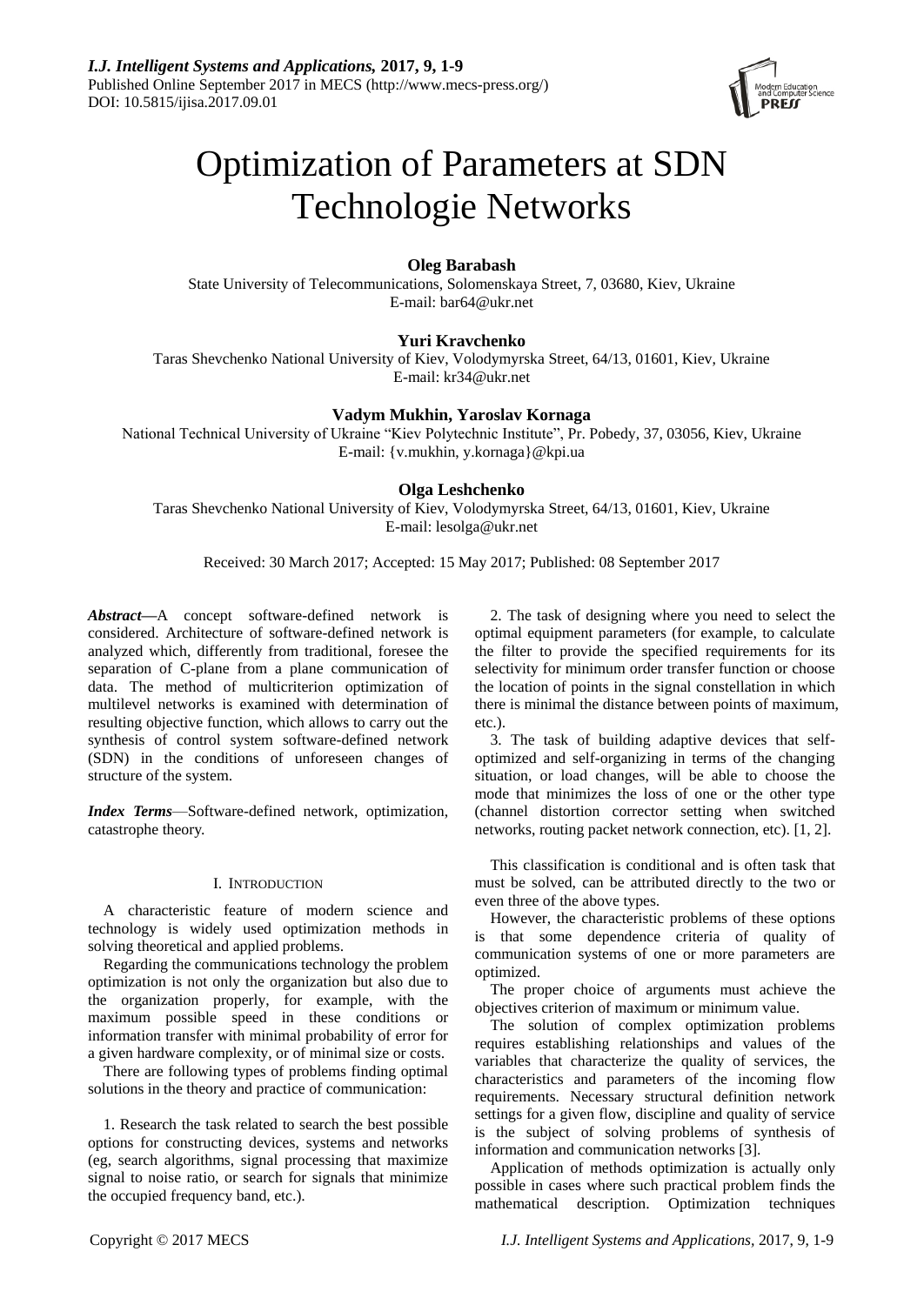designed to realize by computer.

A detailed review of the structure of each method allows for each method applied in computer programming, computer equipment using, to many iterative calculations and obtain effective and precise solving optimization problems with set requirements.

*Purpose of this research* is the construction of a mathematical description of the optimal control system of a software-configured network based on selected quality criteria depending on one or more parameters. The main attention is paid to optimizing management behavior under various external disturbances.

Informatization process taking place in the modern economy, are possible by dramatic changes in information technology, including the development of the global Internet, the spread of Software Defined Networks, SDN, introduction of technologies Internet of Things and Big Data corresponding software [4].

Current status and trends in information and communication networks have shown that the potential increase in productivity, bandwidth networks based on traditional technologies is almost exhausted.

This is associated with rising costs of time for routing, difficulties in network configuration and control flows in it. Especially with the new requirements in the policy of quality of service for high-speed global networks and data centers to the growth of need for virtualization networks.

That is displaying of several logically isolated networks with independent politicians quality of service on a common set of network resources.

By improving the quality and increasing the number of services providing the management information in the management system (MS) is growing rapidly. As a result, MS can absorb the basic network.

Building an effective system of modern information and communication networks requires solving problems of predictive control.

Improving global MS is predetermined by structural changes in the industry and the economy, new trends and priorities in network technology, information activities, the growing influence of digital information and communication technologies in the activities of the industry in general and control systems [5].

Since MS options dynamically change over time, it is possible deviations in the values of the studied parameters. Deviations may indicate the presence of network performance problems, failures in the hardware or software.

The challenge is in order to automatically identification of the behavior of MS according to the reference values. Once this behavior is identified, a monitoring system should automatically generate a message to the operator to draw attention to potential problems.

But using of such method does not allow to detect changes in the behavior of the network in real time and, consequently, provides a low probability determination system failure. Therefore, the use of forecasting techniques in information and communication networks is a particularly urgent problem in critical emergency

situations.

Solving the problem of constructing optimal structure for data network management system needs to address such key issues as the choice and justify the purpose of optimization, selection number and composition criteria optimization, harmonization objectives with available capacity that is setting limits and getting the experimental values of quality with regard to restrictions.

Selecting and validation concerning the purpose envisage multi-objective optimization criteria of determination the effectiveness of the control system and target features that more fully reflect the goals of optimization.

#### II. ANALYSIS OF RECENT RESEARCH AND PUBLICATIONS

In the works of Steklov V.K., Berkman L.N., Popovsky V.V., Sunduchkov K.S., Lemeshko O.V. proposed modern concept of efficient management of next generation networks; Vorobienko P.P., Lozhkovsky A.G., Aheyeva D.V. – theoretical foundations for efficient streaming technology, particularly through the UA-ITT; Zakharchenko M.V., Klymasz M.M. – principles of effective synthesis mains data that formed the basis of the distributed service data; Globa L.S., Shill A., Jo M., Kryvinska N., Strauss C., Luntovskiy A., Wolf A. – developments in the field of service-oriented telecommunications systems. One of the goals of "modernization" of the classical approach to network architecture is the creation of software-defined networking (PCM, Eng. – Software Defined Networks, SDN), using protocol OpenFlow [1, 6]. Therefore, program-configured network – one of the most "hot" today's technology that arose in the way of collapse Network [7 – 9].

According to the recommendation ITU-T E.800 [10], quality of service (QoS – Quality of Service), a set of specific parameters relating to the internal structure of the network and determine the quality of its work and characterize the properties of consumer services in terms that are understandable to users.

The whole set of characteristics and service quality of the network is divided into two categories [11]:

- primary defined by direct observation at the point of access to services and belong to a certain point of time;
- derivatives defined by determination on the basis of one or more primary attributes or averaged over a time interval.

## III. MAIN PART

Managing influence of the system management to ensure QoS are reduced to the structuring of information flows and the definition of algorithms for each type of traffic in the nodes of switching [10]. Resource allocation switching units produced using different algorithms buffer memory and prioritization for queuing packets and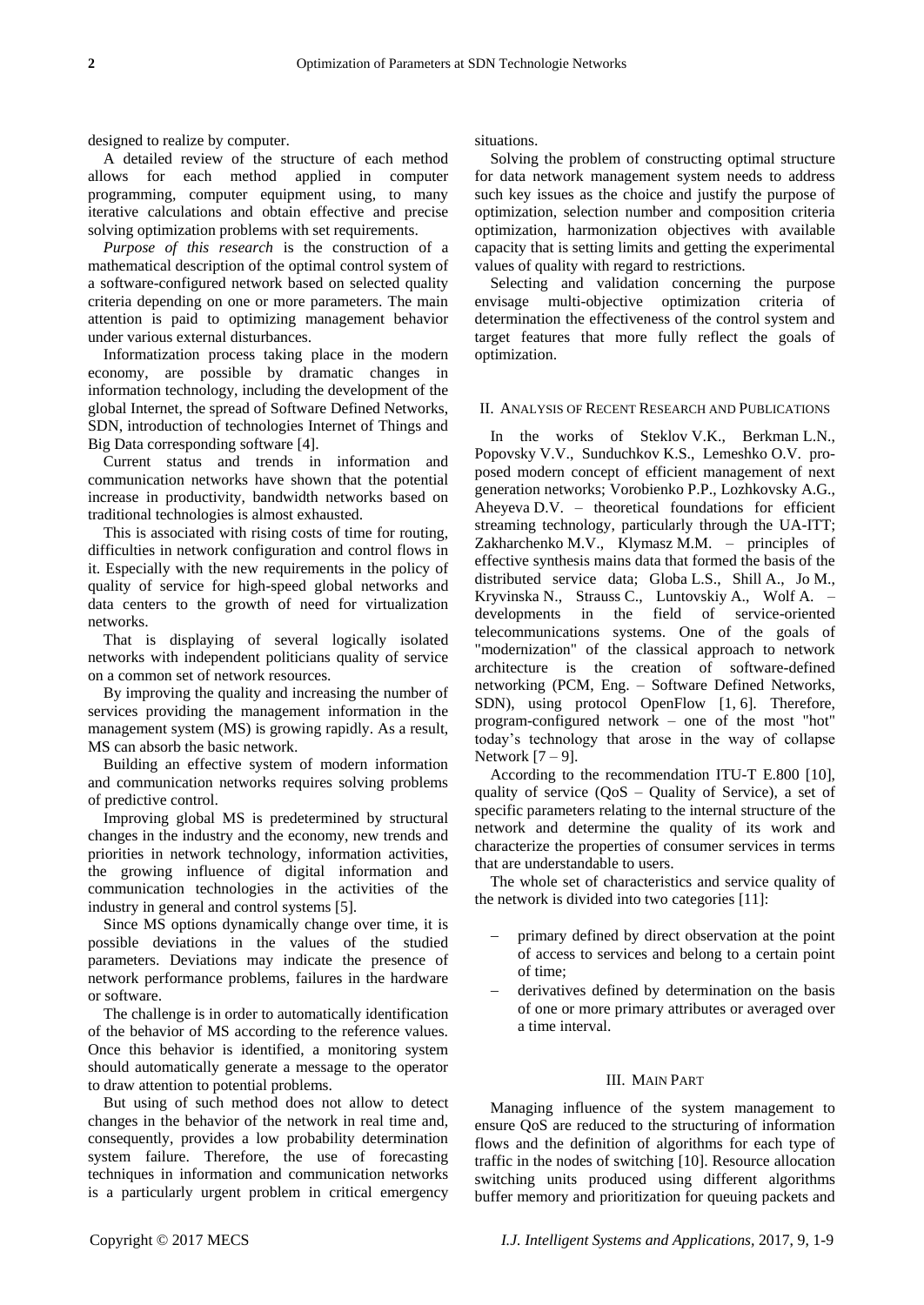determination order of their finish.

Having analyzed the characteristics of quality assessment services for information and communication networks criterion for optimum performance can be characterized by the following factors:

$$
K_{opt} = \langle T, P, V \rangle, \tag{1}
$$

Where

$$
T = T_1 + T_2 + T_3, \t\t(2)
$$

*Т*<sup>1</sup> *–* transit retention;

 $T_2$  – retention in establishing a network connection;

*Т*<sup>3</sup> *–* retention the completion of the network connection.

$$
P = P_1 + P_2 + P_3 + P_4, \tag{3}
$$

where

*Р*<sup>1</sup> *–* probability of a failed establishing a network connection;

 $P_2$  – the probability of error;

*P*<sub>3</sub> – the probability of failure of information;

*Р*<sup>4</sup> *–* failure probability of completion transport connection.

$$
V = V_1 + V_2 + V_3, \tag{4}
$$

 $V_1$  – the speed of establishing a connection;

*V*<sup>2</sup> *–* speed data transmission;

*V*<sup>3</sup> *–* termination speed of connection.

Thus formed network performance and service quality techniques to achieve telecommunication networks based on:

a) type of traffic;

b) used transfer protocols;

c) type networks.

Thus the number of indicators that characterize the quality of the actual system may be too high. The process of finding the optimal criteria is practically reduced to the solution of quantitative optimization.

That is, there are m indices as  $K = \langle K_1,...K_m \rangle$  system, and the output parameters of the system becoming a state of equilibrium value  $x_1^*, x_2^*,..., x_n^*$ , which minimize the function  $F(x_1, x_2,...x_n; K_1,...K_m)$ . The quality system can be characterized by the optimum working smoke. Moreover, the resulting Quality Score takes the form:

$$
K = \min_{C_i} F(K_{\text{op}}), \tag{5}
$$

 $C<sub>i</sub>(x)$  – restrictions that satisfy the acceptable range of values function *F*(*x*).

The method of optimization of information and communication network depends on the type of target features, limitations and permissible area (given system of inequalities and equalities) [12].

Optimization problems can be formulated as follows: find a minimum of the min<sub> $x \in R^n$ </sub>  $F(x)$  at  $-G_i(x)$ restrictions that satisfy the acceptable range of values function  $F(x)$  [13, 14].

The objective function should be formulated on the basis of existing ideas about the quality of the designed network [15], its value has decreased with improved quality.

Let  $f$  – function of  $n+1$  variables  $f(x_0, x_1, ..., x_n)$ . Its domain of x generated aggregate domain of  $x_0$ ,  $x_1$ , ...,  $x_n$ for each of  $n+1$  variables; with  $x_k \in X_k$ . For definiteness we impose that x coincides with the real axis, namely,  $-\infty < x_k < \infty$ ,  $k = 0,1,...,n$ . For a function of  $n+1$ variables concept of global and local highs (lows) introduced a similar definition for functions of one variable. One has only to bear in mind that extreme point  $x$ , characterized by a set of coordinates as  $\varepsilon$ -neighborhood concept is more complicated. Thus, unlike the one variable function  $f(x)$ , the function  $f(x)$  depends on  $n+1$ variables.

To the point's coordinates  $x_0^*, x_1^*, x_2^*,..., x_n^*$  function  $f(x_1^*, x_2^*, \ldots, x_n^*)$  has local extremes, it is necessary that all its partial derivatives reincarnated at this point to zero [16]. This condition is called stationary condition, often written in vector form:

$$
grad f(x^*) = 0 \text{ or } \nabla f(x^*) = 0,
$$
 (6)

Points  $(n+1)$  dimensional space satisfying  $(6)$ , as in the case of functions of one variable, called stationary. Obviously, the stationary point is not necessarily extreme [8].

To continuously twice differentiable function  $(n+1)$ variables  $f(x)$  has a stationary point of local maximum (minimum), enough to the matrix of second derivatives (Hessian matrix) was negative- (positive-) defined, that

expression  $\sum_{n=1}^n \frac{\partial^2}{\partial n^2}$  $0 l = 0$ *n n*  $\sum_{k=0}$  *l* = 0  $\partial x_k \partial x_l$ <sup>5k5l</sup> *f*  $\overline{=}$   $\overline{=}$   $\overline{}$   $\partial x$   $\partial x$  $\sum_{k=0}^{n} \sum_{l=0}^{n} \frac{\partial^2 f}{\partial x_k \partial x_l} \xi_k \xi_l$  was less (or more) ground at random, real number  $\xi_0, \xi_1, ..., \xi_n$ , such that  $\xi_0^2 + \xi_1^2 + ... + \xi_n^2 > 0$ . Verification signs determination matrix can be made, for example, using the criterion of Sylvester.

Stationary point of function of many variables, which are not extreme point is called a saddle in the vicinity of this point are performed inequality

$$
f(x_0^*, x_1) \le f(x_0^*, x_1^*) \le f(x_0, x_1^*).
$$

In the simulation of information and communication systems is a very interesting study their behavior under different external perturbations. For the current study approach characteristic disturbances in the structure of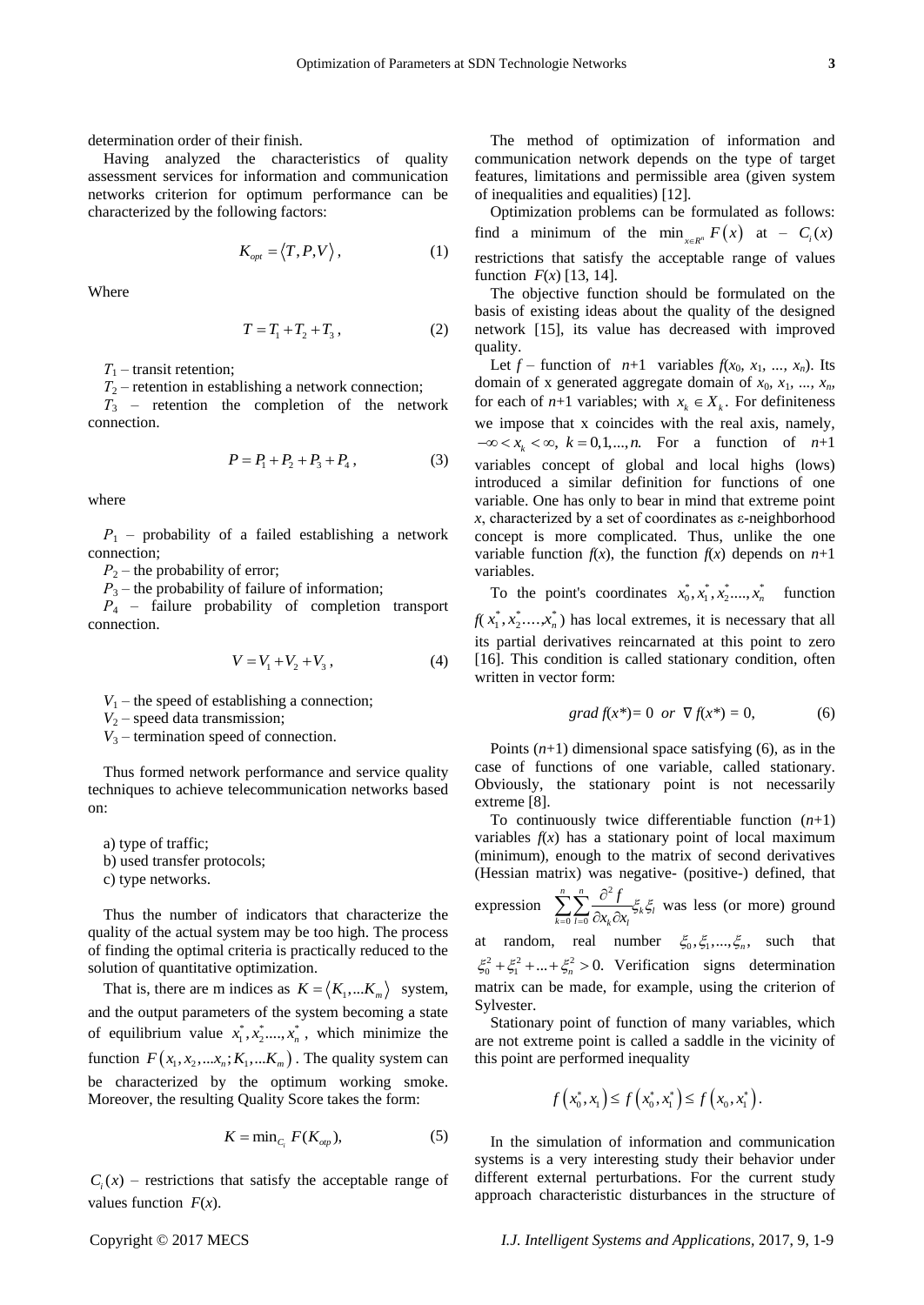the system. It is necessary to determine whether the behavior change significantly as a result of unplanned (including unwanted) changes in management mode.

The practical value of this research is the ability to timely predictions of emerging inconsistencies in the structure of the system under consideration, determining the moment of falling into a critical area that serves as a signal for the development and implementation of measures that can affect the facility, avoiding falling growth rate of efficiency. In other words, result this study to predict the moment of transition systems new technologies, promote the emergence of new technologies within the elderly, influence the course of technological progress.

Let the dynamic system behavior is described by a set of ordinary differential equations:

$$
r_i = f_i(r_1, ... r_n; \alpha_1, ..., \alpha_k), i = \overline{1, n},
$$

where  $R = (r_1, ..., r_n)$  – state (point) system,  $\alpha_i$  – the parameters of the system. Then the stationary state is out of the equation

$$
f_i(r_1,...r_n;\alpha_1,...,\alpha_i)=0, i=\overline{1,n}.
$$
 (\*)

If  $r_i = a_i (i = 1, n) - a$  special point – end solution for the system of equations (\*), then the stability resulting steady state is decided by calculating the roots of the characteristic equation

$$
P(\lambda) = \det\{A_{ik} - \lambda \delta_{ik}\} = 0, A_{ik} = \left(\frac{\partial f_i}{\partial r_k}\right)_{r_S = a_S}, \delta_{ik} = \begin{cases} 1, i = k, \\ 0, i \neq k. \end{cases} (*)
$$

Stationary state is stable if  $R_e \lambda_i < 0 (i = 1, n)$ , where  $\lambda_i$  – the roots of (\*\*). The points, which violated conditions of stability are called critical or extreme.

Examining the behavior of saddle point near the equilibrium state come to a conclusion that this special point is always unstable.

For this we consider the basic theory of systems described by two differential equations of second order. This two-dimensional system can be represented as follows:

$$
\begin{cases}\n\frac{dY_1}{dt} = f_1(Y_1, Y_2), \\
\frac{dY_2}{dt} = f_2(Y_1, Y_2)\n\end{cases} (7)
$$

To determine the type of particular points for the roots of the characteristic equation of two-dimensional system (7), we introduce the following notation:

$$
Z_1 = Y_1 - Y_{1(s)}; \quad Z_2 = Y_2 - Y_{2(s)},
$$

where  $Y_{i(s)}$  – stationary value  $Y_i$ .

To investigate the system (7) compare the properties of dissipative and conservative systems based on the study of the properties of the operator:

$$
L = \begin{bmatrix} a & b \\ c & d \end{bmatrix}, \tag{8}
$$

So, aware that for any conservative Hamiltonian system exists - so that the system is transformed and gets the following form:

$$
\begin{cases}\n\frac{dY_1}{dt} = f_1(Y_1, Y_2) = \frac{\partial H}{\partial Y_2},\\
\frac{dY_2}{dt} = f_2(Y_1, Y_2) = -\frac{\partial H}{\partial Y_1}.\n\end{cases} \tag{9}
$$

In the linear approximation we have

$$
\frac{\partial f_1}{\partial Y_1} = \frac{\partial^2 H}{\partial Y_1 \partial Y_2} = -\frac{\partial f_2}{\partial Y_2}
$$

that is

$$
a = -d \quad or \quad Sp(tr)L = 0.
$$

In view designations  $\mu = Sp(tr)L$  – should matrix of operator  $L$ ,  $\Delta$  – determinant of a matrix operator  $L$ , characteristic equation is as follows:

$$
\omega^2 - \mu \omega + \Delta = 0. \tag{10}
$$

Integrating this equation, it is easy to obtain

$$
\eta = c_0 \left| \xi \right|^{e_0}, \text{ where } e_0 = \frac{\omega_2}{\omega_1}.
$$

Assume that  $\omega_2$  – big root of the characteristic equation.

If  $\omega_2$ ,  $\omega_1$  one sign, we are dealing with integral parabolic curves. If  $(\omega_1, \omega_2)$  – negative, that as follows from of equations

$$
\begin{cases}\n\frac{d\xi}{dt} = \omega_1 \xi \\
\frac{d\eta}{dt} = \omega_1 \eta\n\end{cases}
$$
\n(11)

 $|\xi|, |\eta|$  decreases with time.

Representing point of time approaching origin of coordinates but it never reaches a final moment, because it would be contrary to the Cauchy theorem, which states that through each point of the phase plane is only one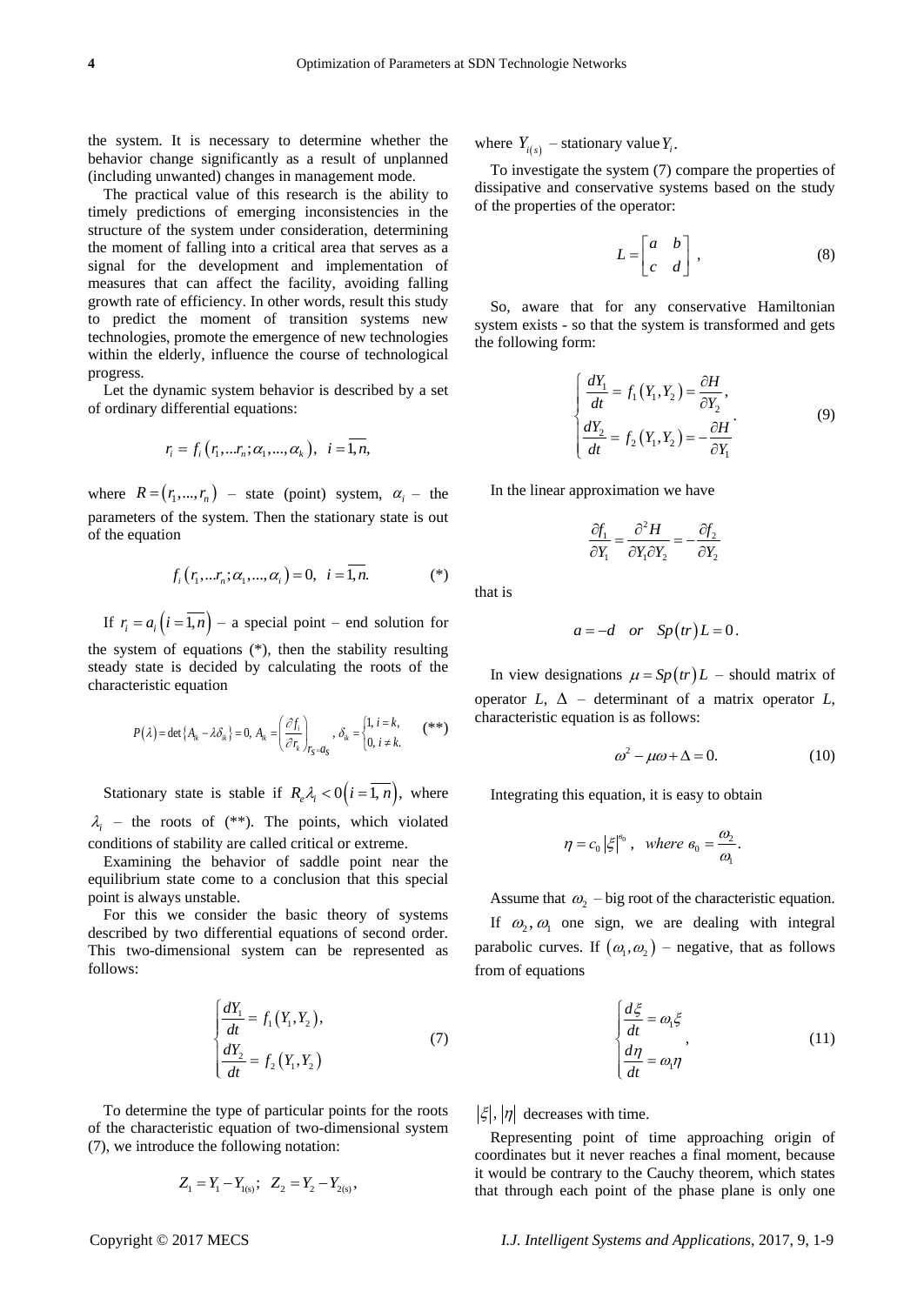phase trajectory of the system (11).

This particular point through which the integral curves is similar to as the family of parabolas  $(y = c_0 x^{\omega}, \omega < 0)$ passing through the origin of coordinates is called a node.

It is easy to see that the state of equilibrium, which corresponds to the node (at  $\omega_1 < 0$ ,  $\omega_2 < 0$ ), Lyapunov stable as depicting point of all integral curves moves to the origin (stable node – Fig. 1 (a)). If the  $\omega_1 > 0$ ,  $\omega_2 > 0$ , then  $|\eta|, |\xi|$  increase with time, the depicting point away from the origin (unstable node  $-$  Fig. 1 (*b*)). In general, the behavior of the integral curves around the equilibrium state will not change, but relevant due coefficients  $\alpha, \beta, \gamma, \delta$ , may not coincide with the origin. Below are examples of stable and unstable units (Fig. 2).



Fig.1. The image on the phase plane particular points: a) stable node; b) an unstable node

Considered integrated family of curves has a single singular point at the origin, through which only two integral curves are asymptote. This is called a *singular point of saddle*. General view of the seat shown in Fig. 2.



b) on the phase plane

Explore depicting behavior near the point of equilibrium. At  $\omega_1 > 0$ ,  $\omega_2 < 0$  this point is located on  $\xi$  axis will move away from the origin, and posted on  $\eta$ axis – infinitely closer to origin of coordinates before reaching its end in a moment. So singular point of saddle is always unstable.

Using bifurcation theory of dynamical systems and

catastrophe theory in mathematical description of the processes occurring in the management system information and communication systems allows to analyze and ensure system reliability, relatively unpredictable changes in the structure of the system and operating conditions [18]. Using catastrophe theory can provide background information as topological map changes characteristic points and areas studied physical processes [19].

Unlike classical methods of mathematical analysis [20, 21], which allows you to explore a smooth continuous processes, catastrophe theory is a versatile research tool intermittent transitions, breaks, sudden qualitative changes in the behavior of the system.

Consider a system with two control parameters  $k_1$  and  $k_2$  – bandwidth and delay control signal.

Write disasters function depending on the number of control parameters and number of variables. Analyze the critical point of the objective function, that is the point where not only the first derivative function is zero, but zero and higher order derivatives.

Its stable state corresponds to one of the seven elementary catastrophes resulted in. This disaster has called "collection", where  $x -$  variable described by differential equation:

$$
F(x, k_1, k_2) = R + \varepsilon f = \frac{1}{4}x^4 + \frac{1}{2}k_1x^2 + k_2x , \quad (12)
$$

where  $F(x, k_1, k_2)$  – objective of functions.

In function  $F$  dimension  $x^4$  is a "sprout" catastrophe that is resistant to external changes in the management system. Magnitude  $\varepsilon f = k_2 x + \frac{k_1 x^2}{2}$  $\epsilon f = k_2 x + \frac{k_1 x^2}{2}$  – random external perturbation.

Look for unstable state management system, according to the control parameters and the optimal ratio parameters.

Separatrix boundary is a steady state system. Solution of the system of algebraic equations

$$
\begin{cases}\nx^3 + k_1 x + k_2 = 0 \\
3x^2 + k_1 = 0 \\
6x = 0\n\end{cases}
$$
, (13)

gives separatrix equation

$$
\left(\frac{k_1}{3}\right)^3 + \left(\frac{k_2}{2}\right)^2 = 0\,,\tag{14}
$$

corresponding lines  $\{LS, MS\}$  (Fig. 3)

Disaster area "assembly" shown in Fig. 3. The hatched portion of the surface corresponds to unstable equilibrium position, others – sustainable. Point S is a critical point of the system. If the system is a starting point and setting point A gradually increases, the system state changes along DIA – at point C is jump. When you return to the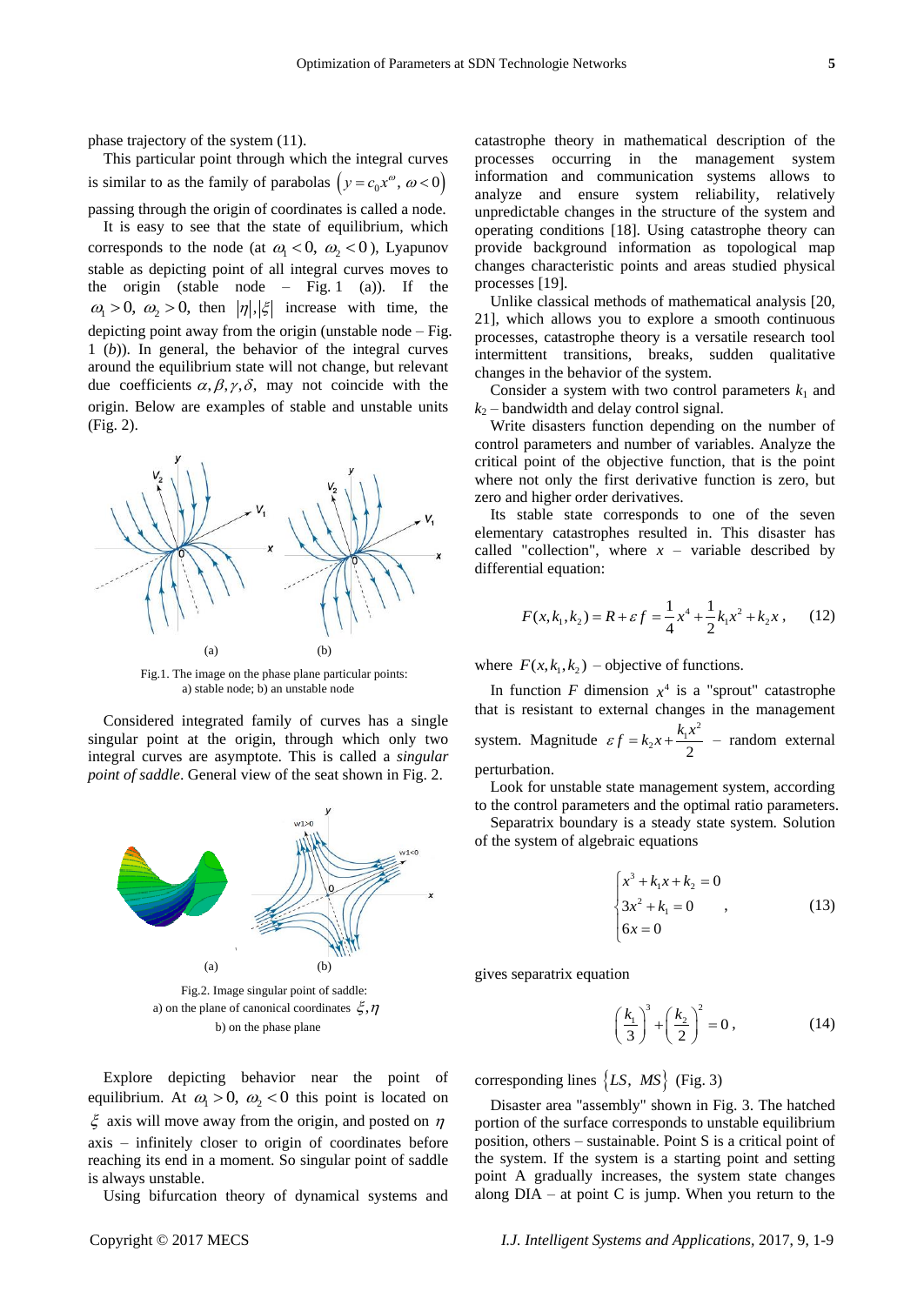starting position will change the state of the other way – VEF. At the same time, a special control panel possible a smooth transition from A to B along the ADV. The hatched portion of the surface corresponds to unstable, precarious status.



Fig.3. Disaster Area "assembly"

To adjust control parameters  $k_1$  and  $k_2$  of equations can define their proportion:  $k_1 = -3x^2$ ,  $k_2 = 2x^3$ .

The set parameters  $(k_1, k_2)$  in  $D = 0$  pairs to form a plurality of disasters.

To determine the qualitative behavior of the function  $F(x; k_1, k_2)$ , points parametrizable region I, just select any point of this region and explore the qualitative changes in the behavior of a function. Choose for ease of point  $(k_1, k_2) = (+1, 0)$ . Then the system (13) has only one real solution  $x = 0$  and this solution determines the minimum. Therefore, because of  $\frac{\partial^3}{\partial x^2}$  $\frac{3F}{x^3} = 6x = 0$  $\frac{\partial^3 F}{\partial x^3} = 6x = 0$  all functions

parameterized control parameters of the region I, with only a minimum. Similarly defined qualitative behavior features parameterized points of the region III.

A convenient point for us in this field are  $(k_1, k_2) = (-1,0)$ : at this point the system (13) has three solutions – a local maximum at  $x=0$  and two local minima at  $x = +1$ ,  $x = -1$ . Consequently, all functions parameterized area points III, should have two local minima and one local maximum.

As for features, parameterized points crease lines, in point 2 control parameters  $k_1$  and  $k_2$  have negative values. Along the left curve drafting local maximum and minimum should be left-sided degenerate. At the point *A*<sup>2</sup> local maximum and minimum are right-degenerate. At the intersection of two fold lines at the point  $(k_1, k_2) = (0, 0)$  and a maximum of two local minima corresponding function degenerate.

The function that describes the behavior of the system and has a degenerate stationary point by replacing the coordinates can be reduced to one of the elementary catastrophes [24-26]. For each function can be predicted from the region of stability and critical attitude parameters. It was established that the use of catastrophe theory to predict the behavior of the system in respect of control parameters.

If the target function of the control system depends on the three control parameters of the network:  $a -$  the probability of error and *b* – the delay of the control signal, *c* – the number of failures. Its steady state corresponds to one of the seven elemental disasters cited in [22, 23]. Target function will look like:

$$
F(x, a, b, c) = \frac{1}{5}x^5 + \frac{1}{3}ax^3 + \frac{1}{2}bx^2 + cx
$$
 (15)

This catastrophe is called Сatastrophe dovetail (Fig. 4). Сatastrophe dovetail tail can be defined as the set of all points  $(a, b, c)$ , such that the polynomial has a multiple root. In this surface there is an edge of the return (B, Fig. 4) and the line of self-crossing (C, Fig. 1) [22].

Critical points are obtained by equating the first derivatives of  $F(x;a,b,c)$  to zero:

$$
\frac{\partial F}{\partial x} = x^4 + ax^2 + bx + c = 0.
$$
 (16)



Fig.4. The surface of the catastrophe dovetail

We find a set of points  $R_3$  in which the fourth order equation (15) has x triple root. We have:

$$
\begin{cases}\n\frac{\partial^2 F}{\partial x^2} = 4x^3 + 2ax + bx = 0\\
\frac{\partial^3 F}{\partial x^3} = 12x^2 + 2a = 0\n\end{cases}
$$
\n(17)

Quadruple degenerate critical points are determined

$$
\begin{cases}\nx = 0 \\
a = 0 \\
b = 0 \\
c = 0\n\end{cases}
$$

This means that the function  $F(x,0,0,0)$  has a quadruple degenerate critical point  $x = 0$ . The lines connecting the points describing the behavior of a function with three degenerate critical points have the following parametric representation in the space of control parameters  $R_3$ :

$$
\begin{cases}\na = -6x^2 \\
b = 8x^3 \\
c = -3x^4\n\end{cases}
$$
\n(18)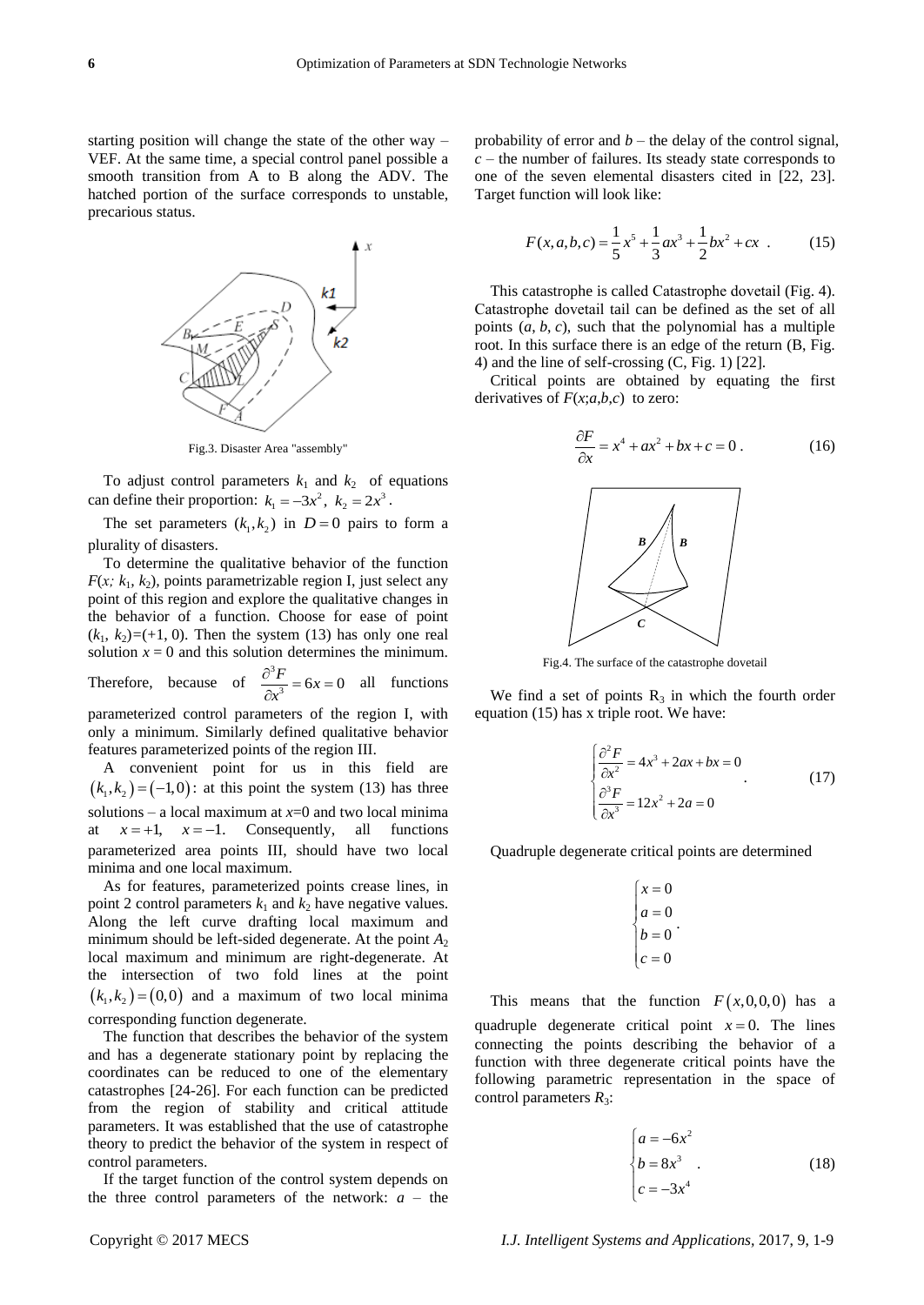Points that characterize functions with doubly degenerate critical points form a surface that in the space of parameters  $R_3$  can be depicted as:

$$
\begin{cases}\nb = -4x^3 - 2ax \\
c = 3x^4 + ax^2\n\end{cases}.
$$
\n(19)

In a space  $R_3$  with coordinates *a*, *b*, *c* with the discriminant of equation (15) defines a certain surface *K*. To describe the shape of this surface, we cross its planes *а = const*. Define a qualitative type of area, for this we consider any of its points, for example points 0, 2, 4 (Fig.5). Equation has a solution:

$$
x = \pm \left(-\frac{a}{2} \pm \sqrt{\left(\frac{a}{2}\right)^2 - c}\right)^{1/2}
$$

For  $a > 0$ : two real roots, if  $c < 0$ , and no real root, if  $c > 0$ ; For  $a < 0$ : two real roots, if  $c < 0$ , four real roots, if  $0 \le c < (a/2)^2$ , no real solution if  $0 < c < (a/2)^2$ .



Fig.5. Cross-sections  $a = +1$ ,  $a = 0$ ,  $a = -1$  catastrophe dovetail in space  $R_3$ .



Fig.6. Bifurcation areas of the catastrophe dovetail

As parameters pass across the surface of the regions, one minimum and one maximum of the target function disappears. In the bifurcation region with the point of turn, two minima and one maximum are replaced by one minimum; Behind them bifurcation type "roll" disappear. At the point of the swallowtail, two minima and two

maxima occur in the same sense of the variable *x*. For values  $a > 0$  there is either one pair (minimum, maximum) behind the swallow's tail, or there are no bifurcations at all. It depends on the values of the parameters *b* and *c*. Two surface bifurcations of the type "convolution" and two lines of bifurcation with the points of rotation occur at  $a < 0$ , and therefore disappear at the very point of the swallowtail, replacing one surface of the bifurcation type "convolution". Bifurcation regions are presented in Fig. 6.

The shaded part of the surface corresponds to an unstable position of equilibrium, while others are stable. In practice, if the delay grows despite the constant signal noise ratio, the system can fall into a state of disaster. By reducing the error probability and increasing the speed of information transmission, it is possible to compensate for the delay of the control signal.

The separatrix consists of points that characterize functions with two degenerate critical points and three surfaces describing functions with double degenerate critical points.

Thus, the set of points in which  $F(x; a, b, c)$  has degenerate critical points divides the space of control parameters  $R_3$  into three open areas. Any point  $R_3$  can be approximated with a predefined accuracy of the sequence of points that lie entirely in one of these domains. This method allows you to predict the boundaries for the control parameters of the control system necessary for its stability. In the areas of stability, a combination with such methods of forecasting as statistical, extrapolation methods, and expert methods may be combined.

The disadvantage of the theory of disasters is that the prediction of system behavior with the number of parameters greater than 5 is not described, so predicting even a simple system is a complicated task.

It is shown that there are such values of parameters in the system, a slight variation of which leads to the breakup of the first kind of target function. The values of the parameters in which the maximum of the target function varies drastically, will be called the key values of the system parameters.

It is shown that a mathematical model, abruptly changes its behavior with a small change in its parameters and which can not physically be measured accurately, requires additional information.

Finding special parameters values in models represented by several thousand equations appears to be complex at first glance. The task is complicated by the fact that computational programs carry out numerical search of a decision only at specific points. However, the model changes its behavior not only in the point but also in a certain area, which allows numerical diagnostics, conducting step-by-step calculations in the vicinity of constraints.

The real control problem is actually much more complicated, since the equations describing the process are nonlinear. However, the criterion derived for linear systems can be used to study the stability in the general nonlinear case.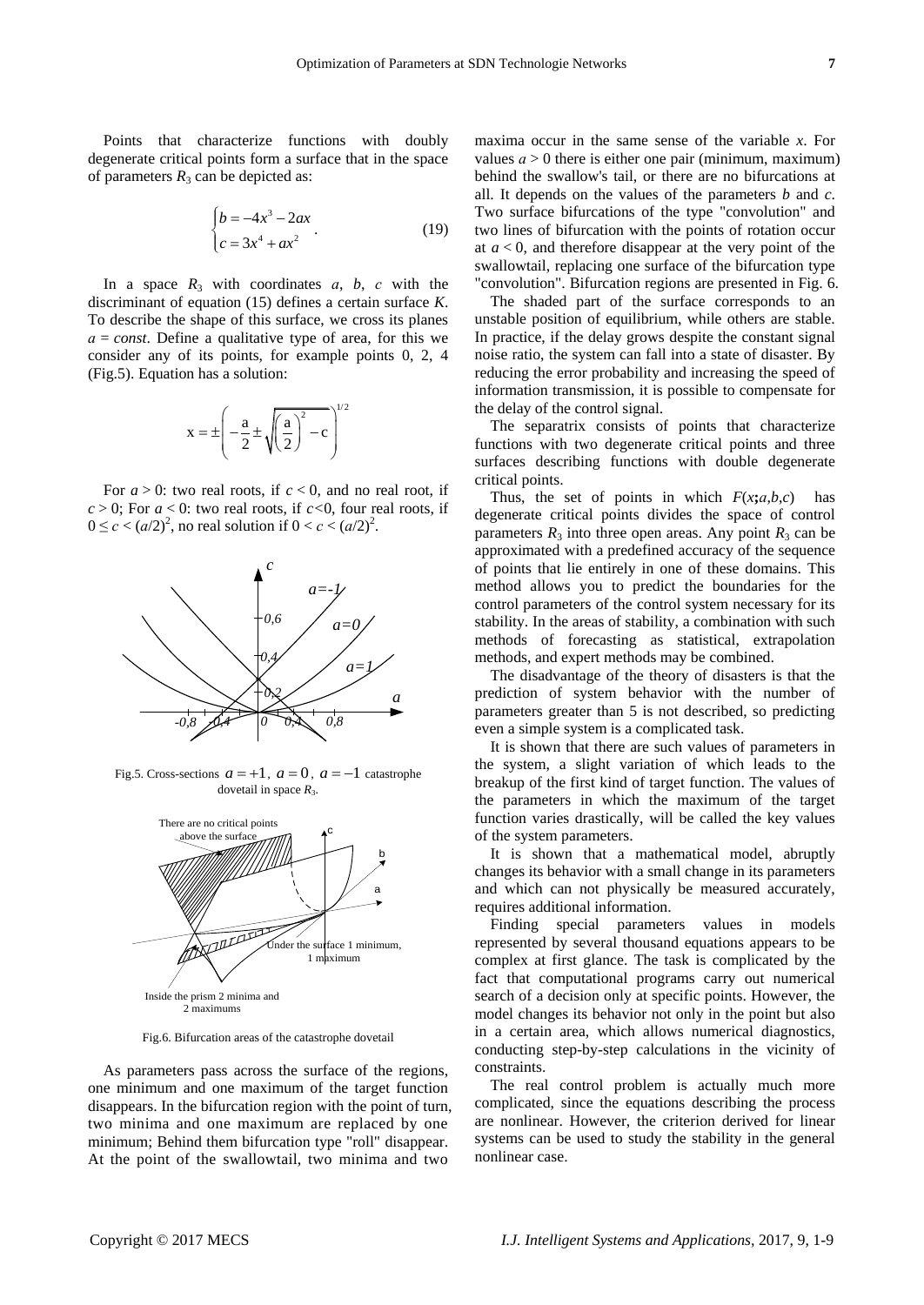## IV. CONCLUSION

In the design of software-defined networking there is a need for new theoretical data on the assessment of its effective management. Theoretical and practical interest is the development of mathematical models to simulate the unusual (abnormal and extreme) situations related to management systems. In describing the objective function of mathematical tools used catastrophe theory, which allows you to analyze the stability of the system in respect of unexpected changes in the structure of the jumps and transitions.

It is shown that the number of indicators that characterize the quality of the real system can be very large. This means that the more quality parameters considered in the synthesis of the system, the more perfect will be synthesized system. At a time when more discounted quality indicators, while difficult to conduct synthesis without entering a relatively rough assumptions. Therefore, in practice there is an optimum number of quality indicators to be taken into account. Introduction of additional quality indicators does not lead to improvement, and the deterioration of the results of synthesis.

Determined that the function that describes the behavior of the system can be reduced to one basic and predict disasters outside the area of sustainability and related critical parameters.

The main regularities of the behavior of the optimal solution of the problem depending on the model parameters are investigated. It is shown that there are key values of parameters in which the target function has first-generation breaks. In this case, it is necessary to analyze the adequacy of the mathematical model. The algorithms of search of key parameters in systems of the big dimension are presented.

The use of methods of catastrophic theory for prediction of the behavior of SU is proposed at all stages of its life cycle, namely during periods of a jump-like change in the state of the system. The methods of this theory allow system parameters to change only in sufficiently limited boundaries. And these borders, in many cases, can be determined in advance, that is to predict. For disaster methods, the result of the forecast is the values that make it possible to navigate in the parameters of the emergency.

#### **REFERENCES**

- [1] Efymushkyn V.A., Ledovskyh T.V., Korabelnykov D.M., Yazykov D.N. Overview of solutions of SDN / NFV foreign manufacturers // T-Comm: Telecommunications and transport.  $-2015. -$  Volume  $9. -$  No $8. -$  P.  $5 - 13.$
- [2] O.R. Laponina, V.A. Suhomlin, "Networks transformation methods to SDN-Architecture", International Journal of Open Information Technologies. Vol. 3, No. 4, 2015. pp. 8-17. ISSN: 2307-8162.
- [3] Y. Levy, T.J. Ellis, "A Systems Approach to Conduct an Effective Literature Review in Support of Information Systems Research", Informing Science Journal, No. 9, 2006. pp. 181-212.
- [4] Webster J, Watson RT. "Analyzing the past to prepare for

26(2). 2002. [5] Gelberger A, Yemini N, Giladi R. "Performance Analysis

of Software-Defined Networking (SDN)". IEEE 21-st International Symposium on Modeling, Analysis & Simulation of Computer and Telecommunication Systems (MASCOTS), 2013. pp. 389-393.

the future: writing a literature review", MIS Quarterly. No.

- [6] T. Limoncelli. OpenFlow: A Radical New Idea in Networking. Communications of the ACM: N.Y. – 2012. – Volume 55, № 8. – P. 42 – 47.
- [7] Tolubko V.B., Berkman L.N., Komarova L.O., Orlov E.V. multi-objective optimization settings software-defined networking. Telecommunication and Information Technology. – 2014. –  $N_24$  – P. 5 – 11.
- [8] I.F. Akyildiz, A. Lee, P. Wang, M. Luo, W. Chou. "A roadmap for traffic engineering in SDN-Open Flow networks", Computer Networks, No. 71, 2014, pp. 1-30.
- [9] A. Lara, A. Kolasani, B. Ramamurthy "Network Innovation using OpenFlow: A Survey", IEEE Communications Surveys & Tutorials, No. 16 (1), 2014, pp. 493-512.
- [10] ITU-T Recommendation E.800. Terms and definition related to Quality of Service and Network Performance including dependability. 08/1994.
- [11] M.H. Raza, S.C. Sivakumar, A. Nafarieh, B. Robertson "A Comparison of Software Defined Network (SDN) Implementation Strategies" Procedia Computer Science, No 32, 2014, pp. 1050- 1055.
- [12] Y. Jarraya, T. Madi, M. Debbabi "A Survey and a Layered Taxonomy of Software-Defined Networking", IEEE Commun. Surv. Tutorials, No. 16 (4), 2014, pp. 1955- 1980.
- [13] Leshchenko O. The choice of effective methods of forecasting information and communication network parameters. Modern information technologies in the field of security and defense. – 2013. – N 3 (18). – P. 46 – 49.
- [14] V. Mashkov, J. Barilla, P. Simr "Applying Petri Nets to Modeling of Many-Core Processor Self-Testing when Tests are Performed Randomly". Journal of Electronic Testing Theory and Applications (JETTA), 2013, Volume 29, Issue 1, pp 25 – 34.
- [15] Natarajan S, Ramaiah A, Mathen M. "A Software Defined Cloud-Gateway Automation System using OpenFlow". IEEE 2nd International Conference on Cloud Networking (CloudNet), 2013, pp. 219-226.
- [16] Z. Hu, V. Mukhin, Y. Kornaga, O. Barabash, O. Herasymenko. Analytical Assessment of Security Level of Distributed and Scalable Computer Systems. International Journal of Intelligent Systems and Applications. – Vol. 8. –  $\mathbb{N}_2$  12. – Hong Kong: MECS Publisher, 2016. – P. 57 – 64.
- [17] Yu. Kravchenko, V. Vialkova "The problem of providing functional stability properties of information security systems" Proceedings of the XIIIth International Conference «Modern problems of radio engineering, telecommunications, and computer science» (TCSET'2016) Lviv-Slavsko, Ukraine February 23 – 26, 2016. – Р. 526 – 530.
- [18] P. Dely, A. Kassler, L. Chow, N. Bambos, N. Bayer, H. Einsiedler, C. Peylo, D. Mellado, M. Sanchez "A softwaredefined networking approach for handover management with real-time video in WLANs" J. Mod. Transport., No. 21 (1), 2013, pp. 58-65.
- [19] V. Mukhin, H. Loutskii, O. Barabash, Ya. Kornaga, V. Steshyn "Models for Analysis and Prognostication of the Indicators of the Distributed Computer Systems' Characteristics" International Review on Computers and

Copyright © 2017 MECS *I.J. Intelligent Systems and Applications,* 2017, 9, 1-9